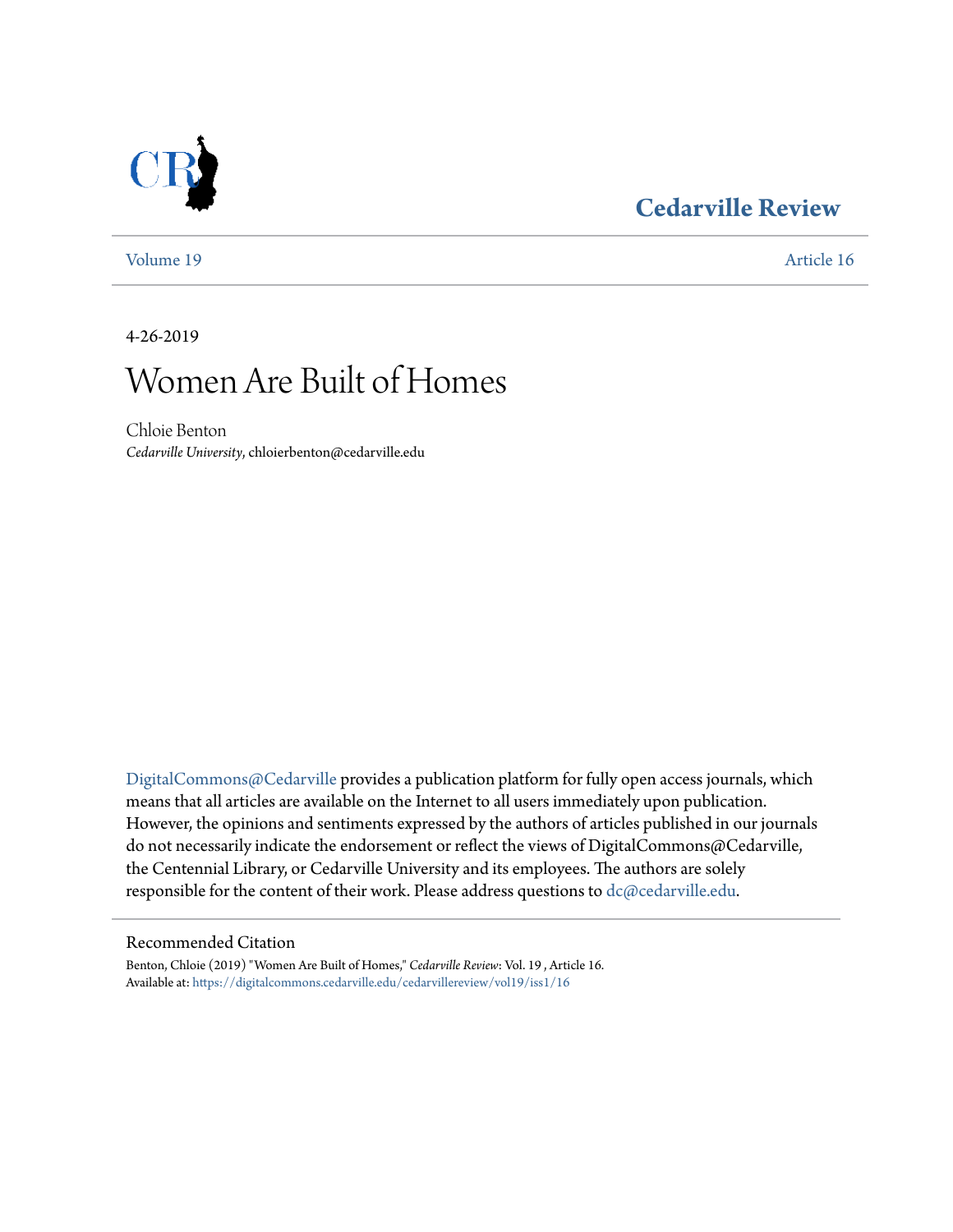### Women Are Built of Homes

Browse the contents of [this issue](https://digitalcommons.cedarville.edu/cedarvillereview/vol19/iss1) of *Cedarville Review*.

#### **Keywords**

Cedarville, creative writing, poetry, Chloie Benton

## **Creative Commons License**

This work is licensed under a [Creative Commons Attribution-Noncommercial-No Derivative Works 4.0](http://creativecommons.org/licenses/by-nc-nd/4.0/) [License.](http://creativecommons.org/licenses/by-nc-nd/4.0/)

Follow this and additional works at: [https://digitalcommons.cedarville.edu/cedarvillereview](https://digitalcommons.cedarville.edu/cedarvillereview?utm_source=digitalcommons.cedarville.edu%2Fcedarvillereview%2Fvol19%2Fiss1%2F16&utm_medium=PDF&utm_campaign=PDFCoverPages)



Part of the [Poetry Commons](http://network.bepress.com/hgg/discipline/1153?utm_source=digitalcommons.cedarville.edu%2Fcedarvillereview%2Fvol19%2Fiss1%2F16&utm_medium=PDF&utm_campaign=PDFCoverPages)

This poetry is available in Cedarville Review: [https://digitalcommons.cedarville.edu/cedarvillereview/vol19/iss1/16](https://digitalcommons.cedarville.edu/cedarvillereview/vol19/iss1/16?utm_source=digitalcommons.cedarville.edu%2Fcedarvillereview%2Fvol19%2Fiss1%2F16&utm_medium=PDF&utm_campaign=PDFCoverPages)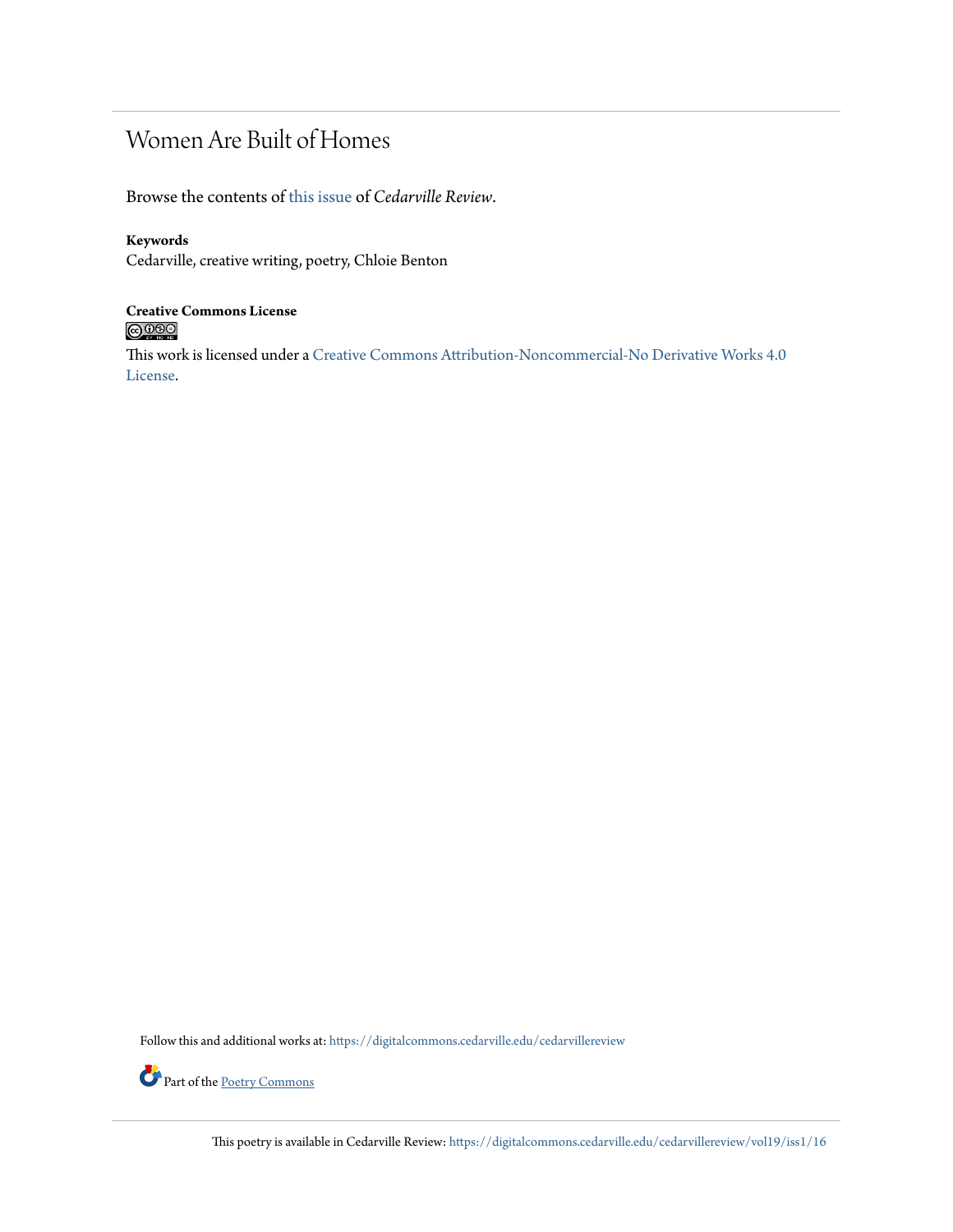## **WOMEN ARE BUILT OF HOMES**

#### CHLOIE BENTON

A glance, out of the two-story window

Into the backyard

Where a wishful wood swing sways back and forth in the

wind.

She floats down the halls,

Peeking into cavernous rooms

Brimming with emptiness.

In the kitchen, a husband's zippered lunch box,

A note scrawled on a yellow post-it,

A weighted sigh.

An abandoned coffee cup resting idle on the counter

A ring of brown stain muddling the bottom.

She stops,

Gazing out the kitchen sink window, Straining to hear something other than Silence.

### 22 | **THE CEDARVILLE REVIEW**